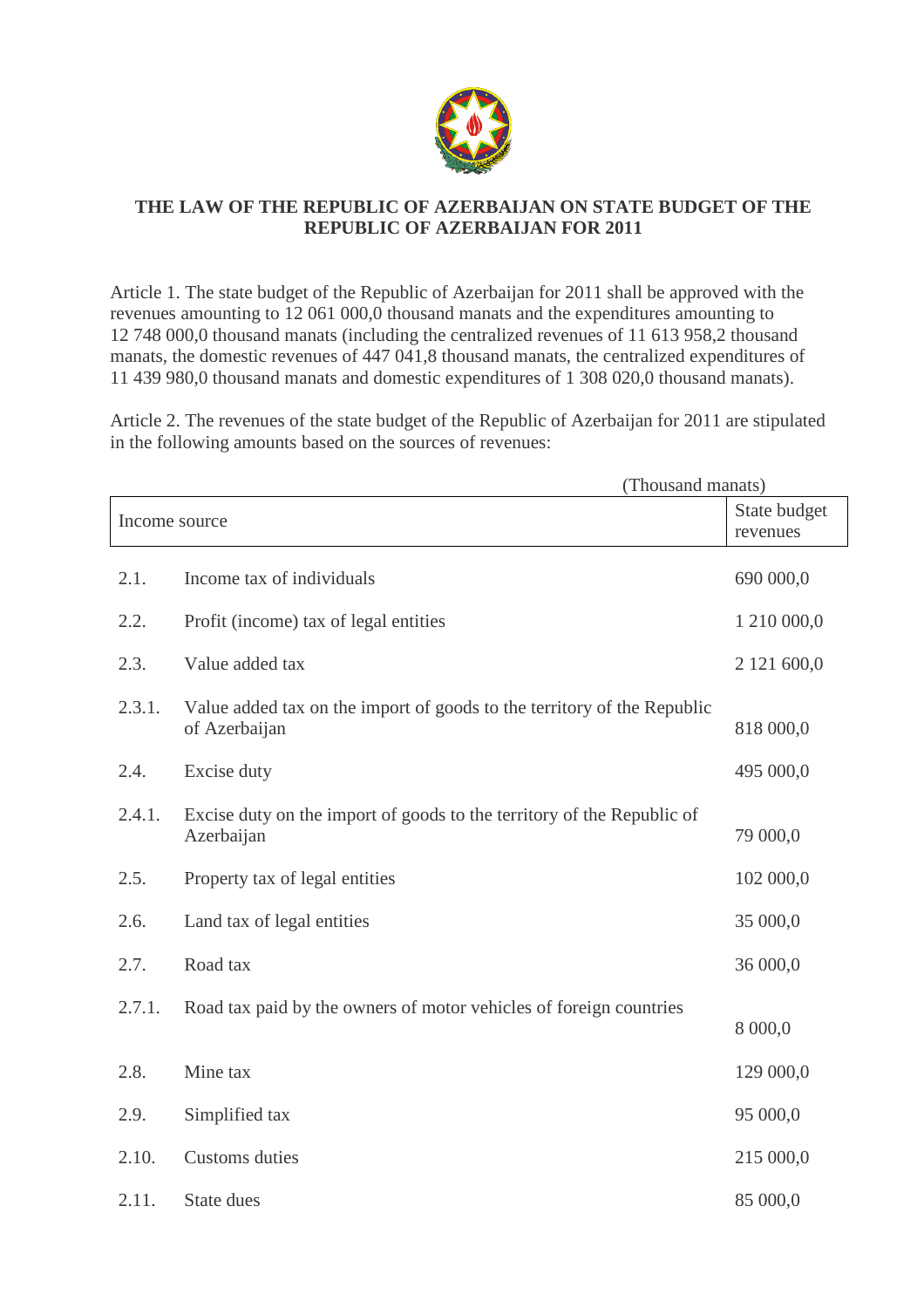| 2.12. | Rentals from the lease of the lands in state ownership                                                                                                                                                | 4 000,0            |
|-------|-------------------------------------------------------------------------------------------------------------------------------------------------------------------------------------------------------|--------------------|
| 2.13. | Revenues from the lease of state property and the lands occupied by<br>the privatized state enterprises and facilities                                                                                | 5 000,0            |
| 2.14. | Revenues from difference between contract (sale) price (export<br>expenditures not included) and domestic retail price of products made<br>in the Republic of Azerbaijan, price of which is regulated | 296 400,0          |
| 2.15. | Revenues from the credits granted to the governments of foreign<br>countries                                                                                                                          | 813,2              |
| 2.16. | Revenues to "Security fund of loans borrowed under state guarantee"                                                                                                                                   |                    |
| 2.17. | Dividends from organizations with the share of state in their stocks                                                                                                                                  | 3 9 18,5<br>1380,0 |
| 2.18. | Revenues from the credits borrowed from the credit organizations<br>under the state guarantee of the Republic of Azerbaijan                                                                           | 2827,8             |
| 2.19. | Revenues from the State Oil Fund                                                                                                                                                                      | 6 480 000,0        |
| 2.20. | Revenues from the credits granted from the budget                                                                                                                                                     | 23 560,5           |
| 2.21. | Revenues from the sales of documentary stamps                                                                                                                                                         | 3 500,0            |
| 2.22. | Other revenues collected by tax agencies                                                                                                                                                              | 26 000,0           |

Article 3. It shall be determined that the "Motor Roads" Purpose Budget Fund and "Security fund of loans borrowed under state guarantee" are established out of the following sources of revenues:

| 3.1.   | "Motor Roads" Purpose Budget Fund                                                                                                                      | 170 000,0 |
|--------|--------------------------------------------------------------------------------------------------------------------------------------------------------|-----------|
| 3.1.1. | Road tax                                                                                                                                               | 36 000,0  |
| 3.1.2. | Simplified tax paid by the persons performing passenger<br>transportation and freight forwarding by means of the vehicles in<br>their ownership or use | 10 000,0  |
| 3.1.3. | Excise duties applied to the imported cars                                                                                                             | 53 000,0  |
| 3.1.4. | Customs duties applied to the imported motor vehicles                                                                                                  | 51 000,0  |

3.1.5. State due charged for the issue of the authorization regulating the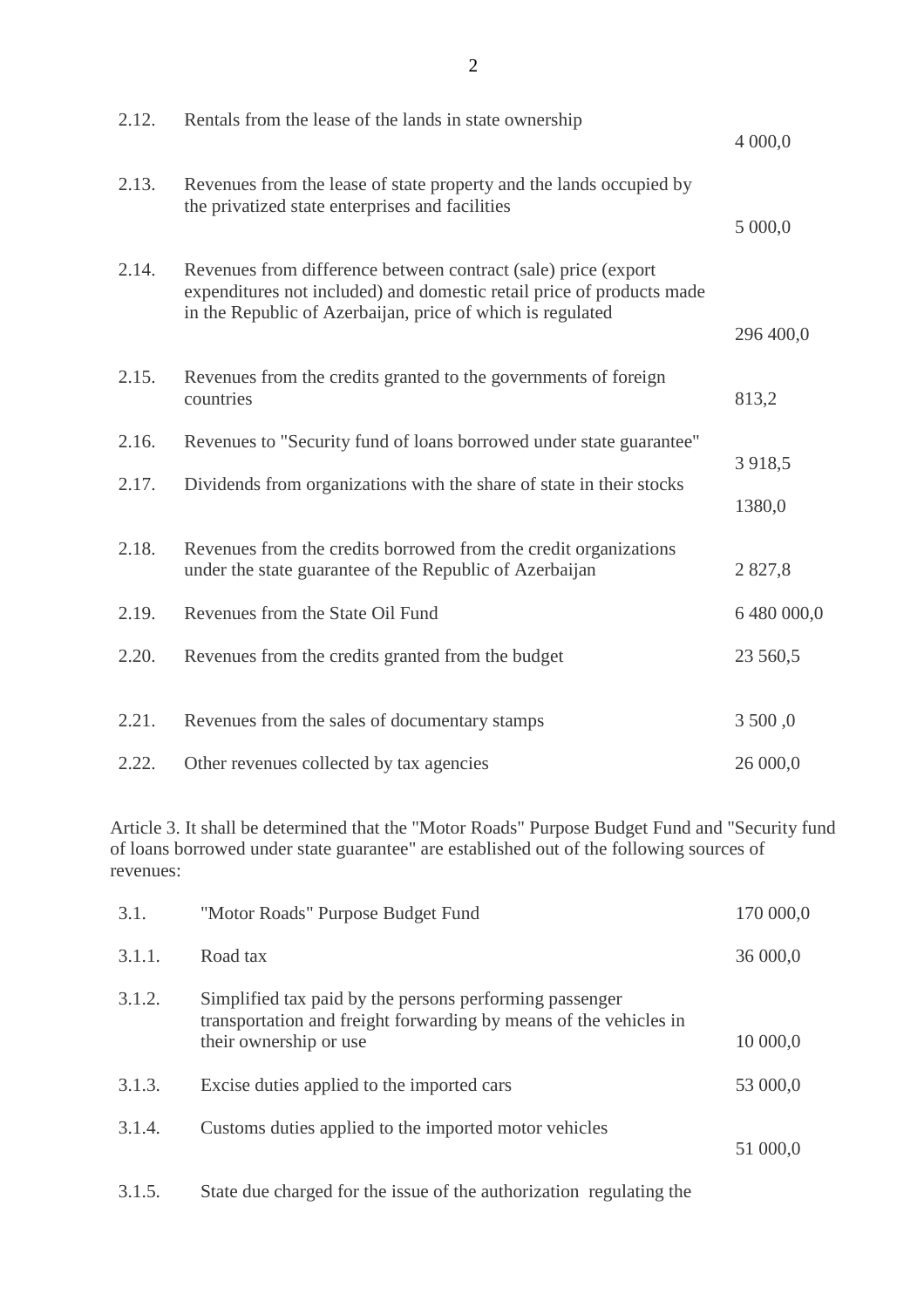|        | international motor transportations in the territory of the Republic of<br>Azerbaijan                                                                                                                                                | 10 400,0    |
|--------|--------------------------------------------------------------------------------------------------------------------------------------------------------------------------------------------------------------------------------------|-------------|
| 3.1.6. | State due charged for the annual technical inspection of vehicles,<br>including motor vehicles, trailers and semi-trailers                                                                                                           |             |
|        |                                                                                                                                                                                                                                      | 9 600,0     |
| 3.2.   | "Security fund of loans borrowed under state guarantee"                                                                                                                                                                              | 100 000,0   |
| 3.2.1. | Revenues from the credits borrowed from the credit organizations<br>under the state guarantee of the Republic of Azerbaijan                                                                                                          | 2 8 2 7 , 8 |
| 3.2.2. | Revenues to "Security fund of loans borrowed under state guarantee"                                                                                                                                                                  | 3 9 18,5    |
| 3.2.3  | Funds allotted from centralized incomes of state budget except<br>revenues envisaged in articles 2.16, 2.18 and 3.1.1.-3.1.6 of the Law<br>of the Republic of Azerbaijan "On state budget of the Republic of<br>Azerbaijan for 2011" |             |
|        |                                                                                                                                                                                                                                      | 93 253,7    |

Article 4. Tax revenues to the state budget of the Republic of Azerbaijan for 2011 are calculated based on the tax rates stipulated in the Tax Code of the Republic of Azerbaijan.

Article 5. A duty amounting to 30 percent is imposed on the variance between the contracting (sales) price (excluding the export expenses) and the domestic wholesale price during the export of the goods produced in the Republic of Azerbaijan and the price-regulated goods.

Article 6. The centralized revenues of the state budget of the Republic of Azerbaijan for 2011 are established out of the allocations from the following sources based on the specified standards:

- 6.1. Revenues on Baku City (excluding the revenues relevant to "Motor Roads" Purpose Budget Fund) 97,0 percent
- 6.2. Revenues from the following sources: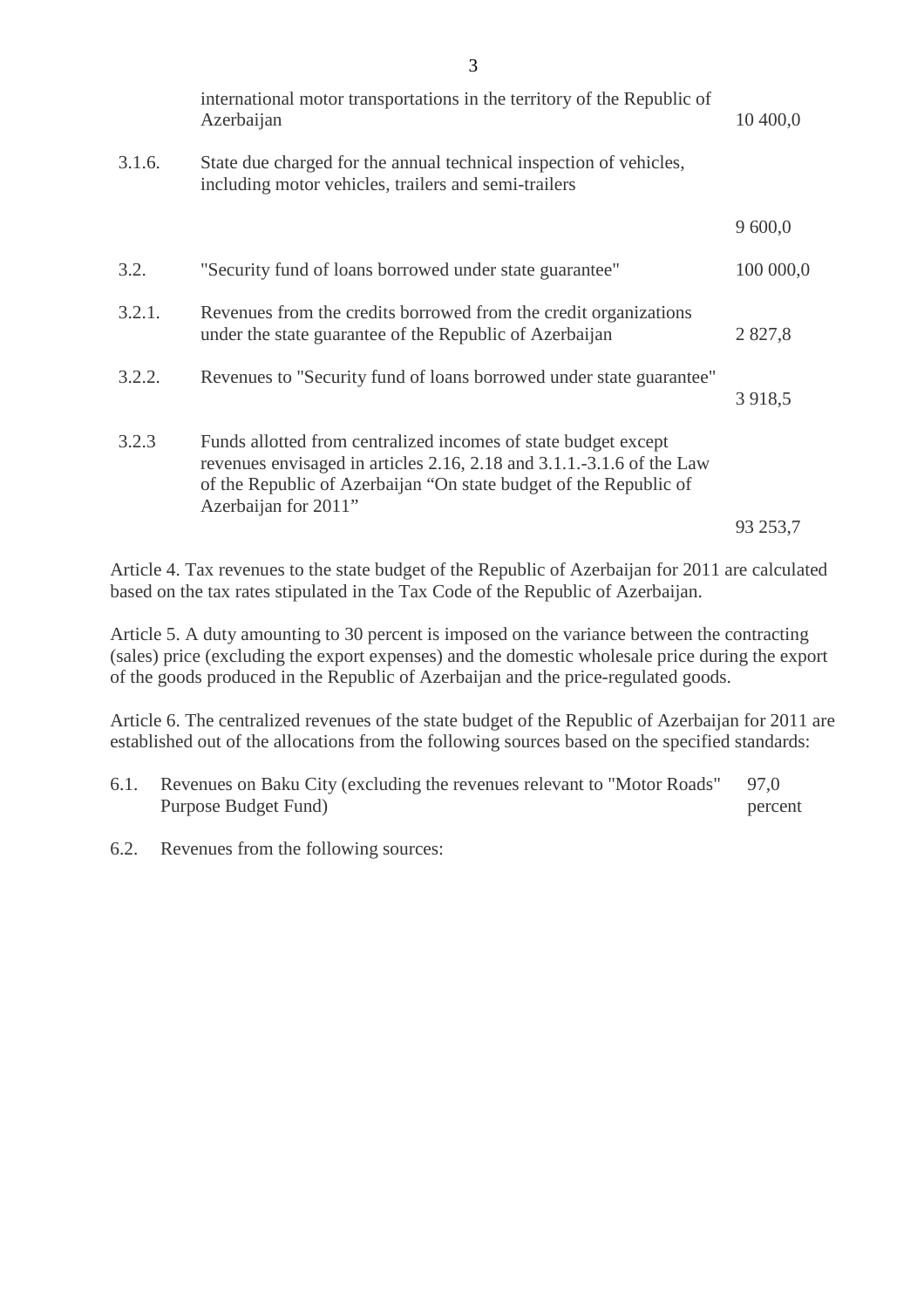4

 Customs duties, value added tax and excise duties for the import of goods to the territory of the Republic of Azerbaijan (excluding those collected by the customs authorities of the Autonomous Republic of Nakhchyvan), revenues from the lease of state property and the lands occupied by the privatized state enterprises and facilities, revenues from the credits granted to the governments of foreign countries, dividends from organizations with the share of state in their stocks, revenues from the credits borrowed from the credit organizations under the state guarantee of the Republic of Azerbaijan, revenues from the State Oil Fund, revenues from the sales of documentary stamps, revenues of the credits granted from the budget, revenues to "Security fund of loans borrowed under state guarantee", revenues of the "Motor Roads" Purpose Budget Fund

> 100,0 percent

Article 7. The following are included into the local revenues of cities and regions:

7.1. Baku City - 3,0 percent of revenues by Baku City (excluding the revenues relevant to "Motor Roads" Purpose Budget Fund)

7.2. Other cities and regions (excluding the revenues relevant to "Motor Roads" Purpose Budget Fund) - 100 percent of revenues by other cities and regions.

Article 8. Expenditures of the state budget of the Republic of Azerbaijan for 2011 are assigned to the following purposes at the sectional and sub-sectional levels of the functional classification:

| Indicators |                                                                   | Amount (manats) |
|------------|-------------------------------------------------------------------|-----------------|
| 8.1.       | <b>General Public Services</b>                                    | 1.142.632.845,0 |
| 8.1.1.     | expenditures related to the maintenance of legislative and        |                 |
|            | executive powers and local self-government authorities            | 321.338.275,0   |
| 8.1.2.     | expenditures related to membership fees to international          |                 |
|            | organizations                                                     | 93.979.318,0    |
| 8.1.3.     | expenditures related to science                                   | 108.720.757,0   |
| 8.1.4.     | expenditures of general public services not relevant to other     |                 |
|            | categories                                                        | 15.695.808,0    |
| 8.1.5.     | expenditures related to servicing of public debts and liabilities |                 |
|            |                                                                   | 346.698.687,0   |
| 8.1.6.     | subsidies to local (municipal) budgets                            | 3.500.000,0     |
| 8.1.7.     | Subsidies to the budget of the Autonomous Republic of             |                 |
|            | Nakhchyvan                                                        | 252.700.000,0   |
| 8.2.       | Defence                                                           | 1.325.061.150,0 |
| 8.2.1.     | defence forces                                                    | 1.233.122.486,0 |
| 8.2.2.     | national security                                                 | 86.955.665,0    |
| 8.2.3.     | applied researches in the field of defence and security           | 2.326.428,0     |
| 8.2.4.     | expenditures not relevant to other categories                     | 2.656.571,0     |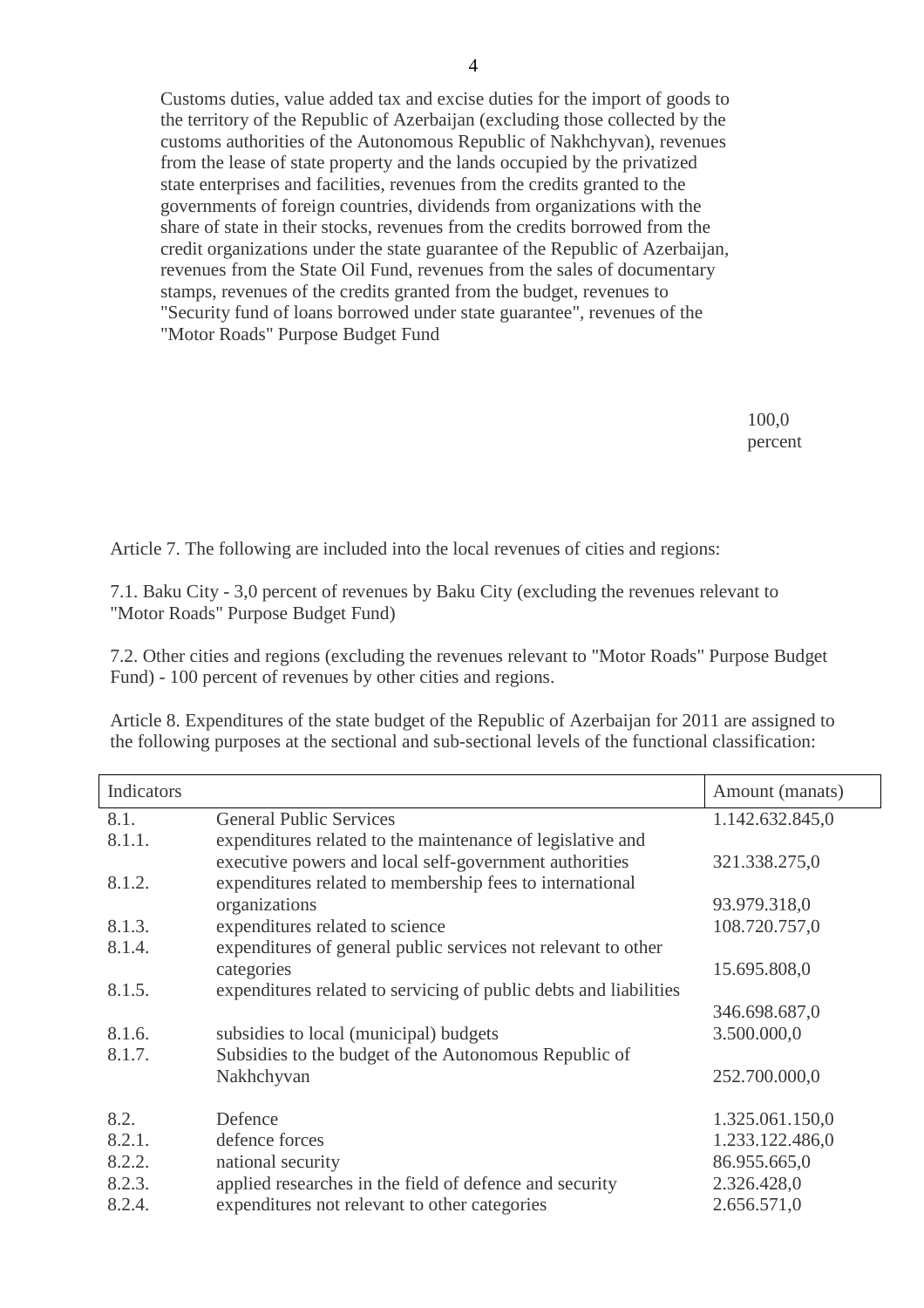| Indicators |                                                                    | Amount (manats) |
|------------|--------------------------------------------------------------------|-----------------|
|            |                                                                    |                 |
| 8.3.       | Judicial authority, law enforcement and prosecutive jurisdiction   |                 |
|            |                                                                    | 712.886.919,0   |
| 8.3.1.     | judicial authority                                                 | 43.020.732,0    |
| 8.3.2.     | law enforcement                                                    | 621.438.000,0   |
| 8.3.3.     | prosecutive jurisdiction                                           | 48.082.703,0    |
| 8.3.4.     | expenditures not relevant to other categories                      | 345.484,0       |
| 8.4.       | Education                                                          | 1.338.536.523,0 |
| 8.4.1.     | preschool and primary education                                    | 95.345.539,0    |
| 8.4.2.     | incomplete and secondary education                                 | 758.322.758,0   |
| 8.4.3.     |                                                                    |                 |
|            | boarding and special schools                                       | 49.630.249,0    |
| 8.4.4.     | technical vocational schools and lyceums                           | 72.776.933,0    |
| 8.4.5.     | higher education                                                   | 125.292.329,0   |
| 8.4.6.     | applied researches in the field of education                       | 5.021.267,0     |
| 8.4.7.     | other services in the field of education                           | 232.147.448,0   |
|            | <b>Public Health</b>                                               |                 |
| 8.5.       |                                                                    | 546.118.884,0   |
| 8.5.1.     | polyclinics and outpatient departments                             | 88.840.959,0    |
| 8.5.2.     | hospitals                                                          | 272.989.435,0   |
| 8.5.3.     | other services in the field of public health                       | 4.863.761,0     |
| 8.5.4.     | applied researches in the field of public health                   | 3.418.894,0     |
| 8.5.5.     | other services relevant to the public health                       | 176.005.835,0   |
|            |                                                                    |                 |
| 8.6.       | Social Protection and Social Security                              | 1.324.085.745,0 |
| 8.6.1.     | social protection expenditures                                     | 1.305.857.147,0 |
| 8.6.1.1.   | Allocations from the state budget to the State Social Protection   |                 |
|            | Fund of the Republic of Azerbaijan                                 | 691.000.000,0   |
| 8.6.2.     | social security expenditures                                       | 18.228.598,0    |
| 8.7.       | Culture, Art, Information, Physical Training and activities in the |                 |
|            | fields not relevant to other categories                            |                 |
|            |                                                                    | 202.350.881,0   |
| 8.7.1.     | activities in the field of art and culture                         | 119.204.499,0   |
| 8.7.2.     | radio, television and publication                                  | 51.491.582,0    |
| 8.7.3.     | physical training, youth policy and tourism                        | 26.064.693,0    |
| 8.7.4.     | activities not relevant to other categories                        | 5.590.107,0     |
|            |                                                                    |                 |
| 8.8.       | Housing and communal services                                      | 227.683.253,0   |
| 8.8.1.     | housing services                                                   | 18.577.370,0    |
| 8.8.2.     | communal services                                                  | 204.264.936,0   |
| 8.8.3.     | water industry                                                     | 4.377.388,0     |
| 8.8.4.     | other services relevant to housing and communal services           | 463.559,0       |
| 8.9.       | Agriculture, Forestry, Fishery, Hunting and Environmental          |                 |
|            | Protection                                                         | 448.033.596,0   |
| 8.9.1.     | agriculture                                                        | 426.026.946,0   |
| 8.9.2.     | forestry                                                           | 9.651.188,0     |
| QQ         | fishery and hunting                                                | 2.027 A92.0     |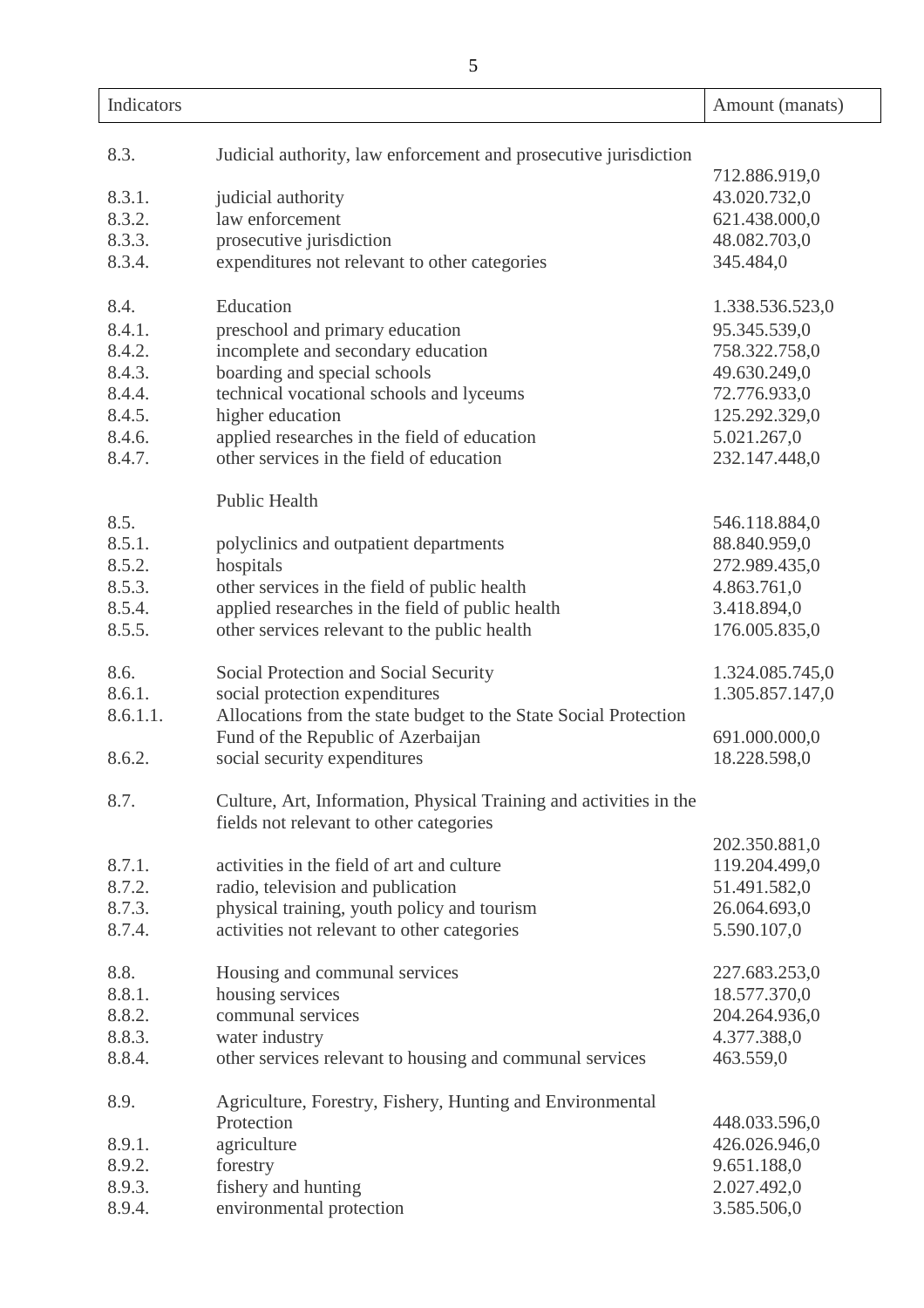| Indicators |                                                            | Amount (manats) |
|------------|------------------------------------------------------------|-----------------|
| 8.9.5.     | hydrometeorological activities                             | 6.742.464,0     |
|            |                                                            |                 |
| 8.10.      | <b>Industry, Construction and Minerals</b>                 | 3.396.469.329,0 |
| 8.10.1.    | construction                                               | 3.383.000.000,0 |
| 8.10.1.1.  | state capital investment (investment expenditures)         | 3.380.000.000,0 |
| 8.10.2.    | minerals                                                   | 13.469.329,0    |
| 8.11.      | <b>Transport and Communication</b>                         | 64.602.544,0    |
| 8.11.1.    | transport                                                  | 60.552.880,0    |
| 8.11.2.    | communication                                              | 4.049.664,0     |
|            |                                                            |                 |
| 8.12.      | <b>Economic Activities</b>                                 | 112.890.200,0   |
| 8.12.1.    | economic and commercial activities                         | 35.000.000,0    |
| 8.12.2.    | other fields of economic activities                        | 14.000.000,0    |
| 8.12.3.    | diversified development projects                           | 62.934.150,0    |
| 8.12.4.    | practices and applied researches in economic activities    | 956.050,0       |
| 8.13.      | Services not relevant to the main sections                 | 1.906.648.131,0 |
| 8.13.1.    | special-purpose funds                                      | 270.000.000,0   |
| 8.13.1.1.  | "Motor Roads" Purpose Budget Fund                          | 170.000.000,0   |
| 8.13.1.2.  | "Security fund of loans borrowed under state guarantee"    | 100.000.000,0   |
| 8.13.2.    | reserve funds                                              | 260.000.000,0   |
|            | Reserve Fund of the President of the Republic of           |                 |
| 8.13.2.1.  | Azerbaijan                                                 | 160.000.000,0   |
| 8.13.2.2.  | Reserve Fund of the State Budget                           | 100.000.000,0   |
| 8.13.3.    | other expenditures not relevant to the main sections       | 1.376.648.131,0 |
| 8.13.3.1.  | Expenditures for projects and events on special defence    | 1.087.000.000,0 |
| 8.13.3.2.  | Non-budget expenditures of organizations funded from state |                 |
|            | budget                                                     | 152.000.000,0   |
| 8.13.3.3.  | Expenditures for other services                            | 137.648.131,0   |
|            |                                                            |                 |

Article 9. The expenditures of the state budget of the Republic of Azerbaijan for 2011 shall be approved at the level of the paragraphs of functional and economic classification in the amounts stipulated in the appendix to the present law.

Article 10. The revenues on the cities and regions of the Republic of Azerbaijan, including 447.041.782,0 manats of local revenues of the cities and regions, 58.000.000,0 manats of the "Motor Roads" Purpose Budget Fund, shall be approved in the amount of 4.420.000.000,0 manats, the local expenditures in the amount of 1.305.875.000,0 manats, and the funds allocated from the centralized expenditures for regulation of local revenues and expenditures in the amount of 858.833.218,0 manats.

The off-budget revenues of the organizations financed out of the local expenditures of the mentioned cities and regions shall be approved to be 2.145.000,0 manats.

|                | manats)  |          |           |             |                |
|----------------|----------|----------|-----------|-------------|----------------|
| N <sub>o</sub> | ties and | Revenues |           | Expenditure | Funds          |
|                | regions  | Total    | including |             | allocated from |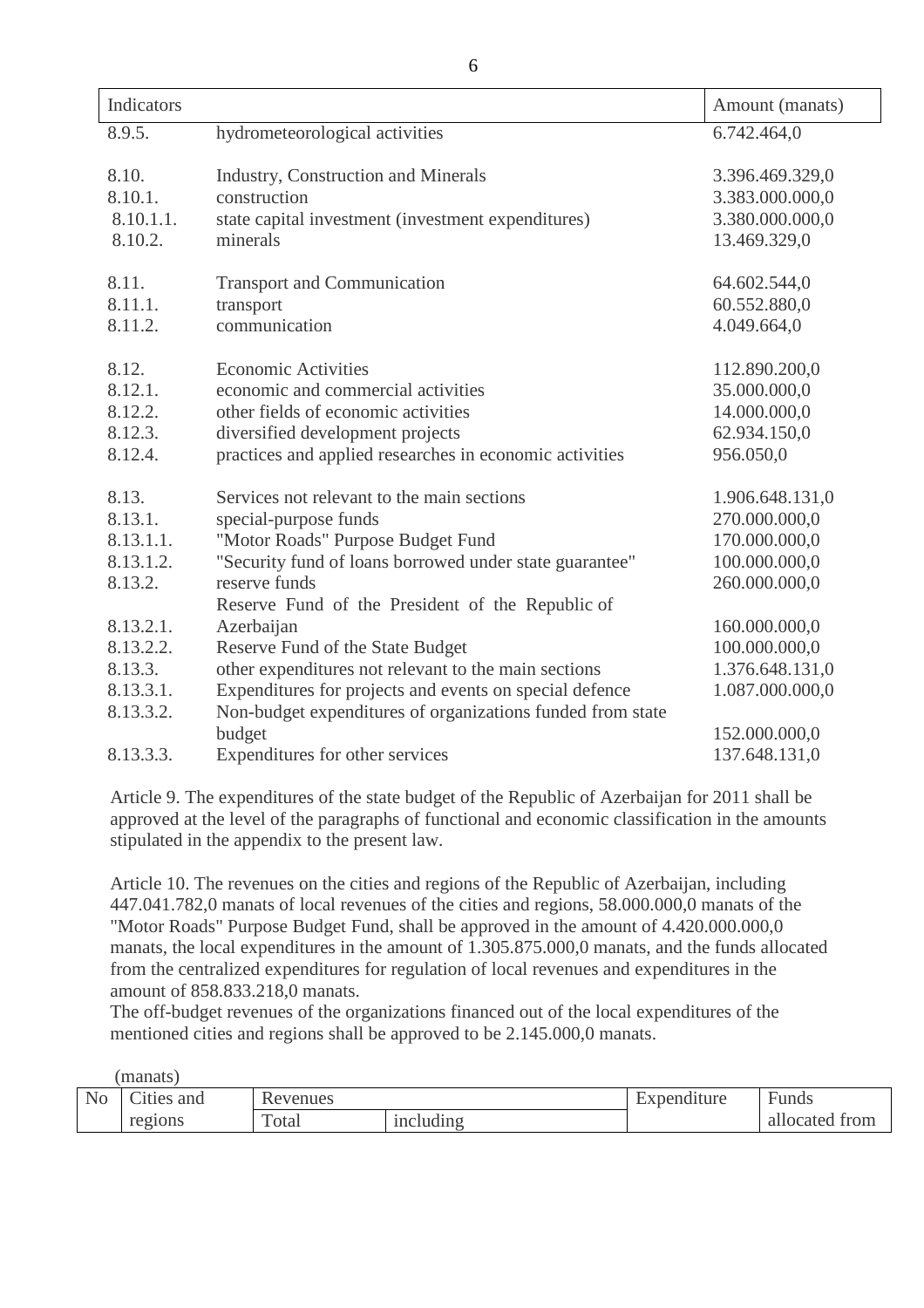|     |               |               | amount         | amount             |               |               |
|-----|---------------|---------------|----------------|--------------------|---------------|---------------|
|     |               |               | relevant to    | relevant to        |               |               |
|     |               |               | the local      | the "Motor         |               |               |
|     |               |               | revenues of    | Roads"             |               |               |
|     |               |               | the cities and | Purpose            |               |               |
|     |               |               | regions        | <b>Budget Fund</b> |               |               |
|     |               |               |                |                    |               |               |
|     | <b>Cities</b> |               |                |                    |               |               |
| 1.  | Baku          | 4 064 777 400 | 121 081 182    | 28 738 000         | 121 081 182   |               |
| 2.  | Ganca         | 22 008 000    | 21 106 000     | 902 000            | 54 128 369    | 33 022 369    |
| 3.  | Sumgayit      | 46 108 000    | 44 536 000     | 1 572 000          | 60 608 375    | 16 072 375    |
| 4.  | Lankaran      | 12 792 000    | 12 272 000     | 520 000            | 30 066 153    | 17 794 153    |
| 5.  | Shaki         | 10 900 000    | 10 114 000     | 786 000            | 31 263 546    | 21 149 546    |
| 6.  | Yevlakh       | 7 576 000     | 6 774 000      | 802 000            | 20 508 610    | 13 734 610    |
| 7.  | Mingachevir   | 7 124 000     | 6 836 000      | 288 000            | 27 278 125    | 20 442 125    |
| 8.  | Shirvan       | 8 408 000     | 7 980 000      | 428 000            | 15 015 271    | 7 035 271     |
| 9.  | Naftalan      | 829 000       | 791 000        | 38 000             | 2 886 389     | 2 095 389     |
| 10. | Khankandi     |               |                |                    |               |               |
|     |               |               |                |                    |               |               |
|     | Regions       |               |                |                    |               |               |
| 11. | Absheron      | 24 600 000    | 18 078 000     | 6 522 000          | 24 027 209    | 5 949 209     |
| 12. | Aghjabadi     | 4 576 000     | 4 3 6 4 0 0 0  | 212 000            | 21 477 029    | 17 113 029    |
| 13. | Aghdam        | 4 586 000     | 4 4 2 8 0 0 0  | 158 000            | 33 965 630    | 29 537 630    |
| 14. | Aghdash       | 3 700 000     | 3 570 000      | 130 000            | 17 341 965    | 13 771 965    |
| 15. | Aghstafa      | 3 456 000     | 3 276 000      | 180 000            | 15 148 137    | 11 872 137    |
| 16. | Aghsu         | 2 640 000     | 2 502 000      | 138 000            | 12 501 892    | 9 9 9 8 8 9 2 |
| 17. | Astara        | 7 425 000     | 2 639 000      | 4786000            | 16 567 825    | 13 928 825    |
| 18. | Balakan       | 3 868 000     | 3 212 000      | 656 000            | 13 856 926    | 10 644 926    |
| 19. | Beylagan      | 3 217 000     | 3 103 000      | 114 000            | 14 780 820    | 11 677 820    |
| 20. | Barda         | 7 232 000     | 7 014 000      | 218 000            | 27 247 868    | 20 233 868    |
| 21. | Bilasuvar     | 4 072 000     | 3 272 000      | 800 000            | 14 049 779    | 10 777 779    |
| 22. | Jabrayil      | 922 000       | 848 000        | 74 000             | 11 948 128    | 11 100 128    |
| 23. | Jalilabad     | 6 166 000     | 5 920 000      | 246 000            | 29 187 159    | 23 267 159    |
| 24. | Dashkasan     | 1 648 000     | 1 608 000      | 40 000             | 10 775 106    | 9 167 106     |
| 25. | Fuzuli        | 4 4 6 2 0 0 0 | 4 396 000      | 66 000             | 25 655 815    | 21 259 815    |
| 26. | Gadabay       | 2 9 2 6 0 0 0 | 2 810 000      | 116 000            | 23 939 305    | 21 129 305    |
| 27. | Goranboy      | 3 549 000     | 3 375 000      | 174 000            | 23 112 559    | 19 737 559    |
| 28. | Goychay       | 5 820 000     | 5 652 000      | 168 000            | 19 686 088    | 14 034 088    |
| 29. | Goygol        | 3 480 000     | 3 350 000      | 130 000            | 13 023 082    | 9 673 082     |
| 30. | Hajygabul     | 3 222 000     | 3 082 000      | 140 000            | 9 9 9 7 2 6   | 6 9 11 7 26   |
| 31. | Khachmaz      | 10 845 000    | 10 093 000     | 752 000            | 26 670 154    | 16 577 154    |
| 32. | Khizi         | 1 275 000     | 1 266 000      | 9 0 0 0            | 5 394 294     | 4 128 294     |
| 33. | Khojali       | 235 000       | 223 000        | 12 000             | 3 0 5 4 4 3 5 | 2 8 3 1 4 3 5 |
| 34. | Khojavand     | 472 600       | 454 600        | 18 000             | 4 545 507     | 4 090 907     |
| 35. | Imishli       | 5 650 000     | 5 430 000      | 220 000            | 17 909 418    | 12 479 418    |
| 36. | Ismayilli     | 3 300 000     | 3 1 1 4 0 0 0  | 186 000            | 18 451 857    | 15 337 857    |
| 37. | Kalbajar      | 976 000       | 947 000        | 29 000             | 17 425 948    | 16 478 948    |
| 38. | Kurdamir      | 4 086 000     | 3 916 000      | 170 000            | 16 357 812    | 12 441 812    |
| 39. | Gakh          | 2 918 000     | 2 814 000      | 104 000            | 15 299 162    | 12 485 162    |
| 40. | Gazakh        | 4 052 000     | 3 878 000      | 174 000            | 17 547 682    | 13 669 682    |
| 41. | Gabala        | 5 856 000     | 5 672 000      | 184 000            | 16 905 594    | 11 233 594    |
| 42. | Gobustan      | 2 151 000     | 2 063 000      | 88 000             | 7 511 393     | 5 448 393     |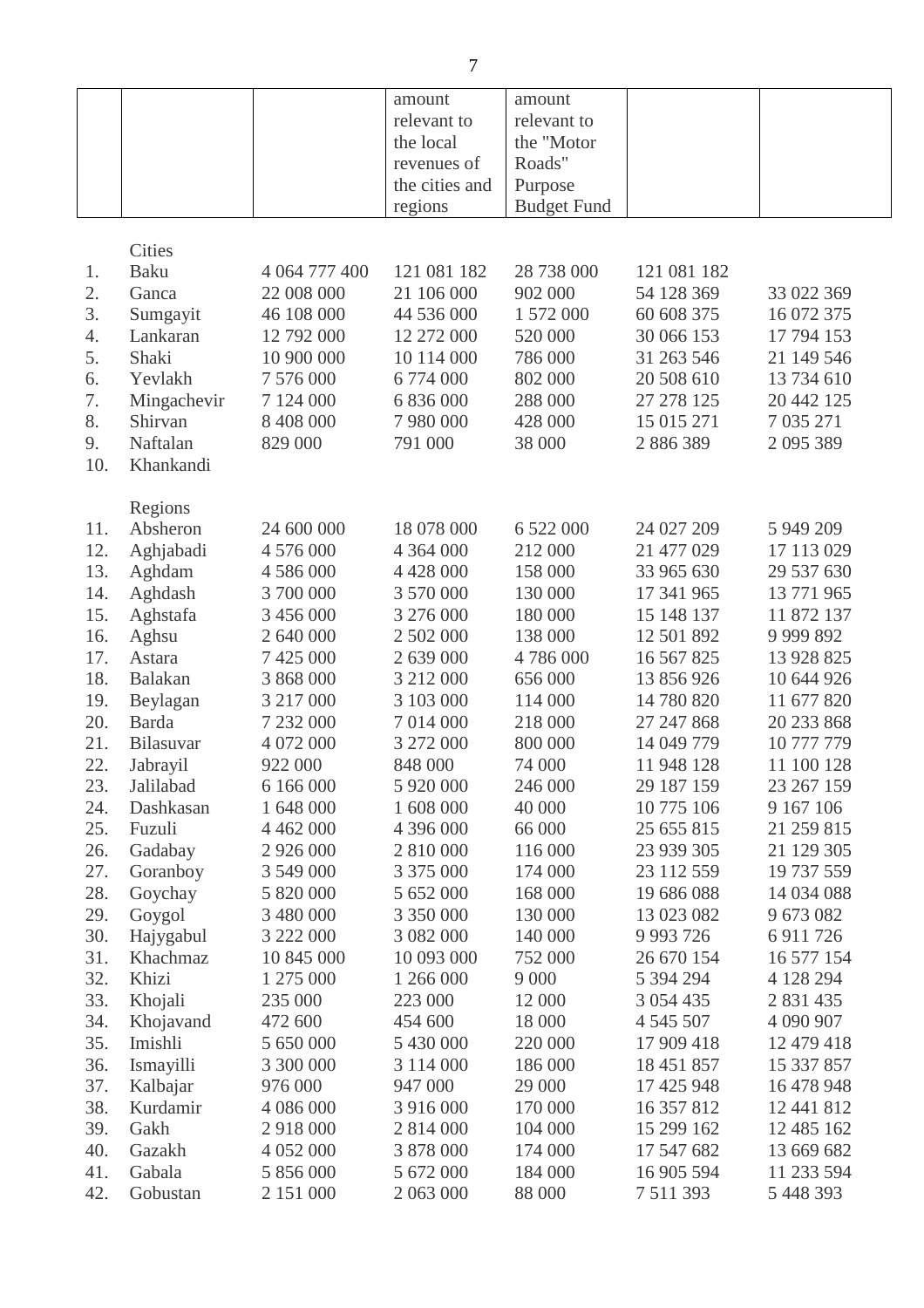|                |               | Revenues      |                |                    |               | Funds           |
|----------------|---------------|---------------|----------------|--------------------|---------------|-----------------|
|                |               |               | including      |                    |               | allocated from  |
|                |               |               |                |                    |               | the centralized |
|                |               |               | amount         | amount             |               | expenditures    |
| N <sub>o</sub> | Cities and    |               | relevant to    | relevant to        | Expenditure   | for regulation  |
|                | regions       | Total         | the local      | the "Motor         |               | of              |
|                |               |               | revenues of    | Roads"             |               | local revenues  |
|                |               |               | the cities and | Purpose            |               | and             |
|                |               |               | regions        | <b>Budget Fund</b> |               | expenditure     |
| 43.            | Guba          | 9 670 000     | 9 374 000      | 296 000            | 26 140 711    | 16 766 711      |
| 44.            | Gubadli       | 2 125 000     | 2 045 000      | 80 000             | 9738967       | 7 693 967       |
| 45.            | Gusar         | 4 406 000     | 4 230 000      | 176 000            | 17 184 411    | 12 954 411      |
| 46.            | Lachin        | 1740 000      | 1 680 000      | 60 000             | 19 261 338    | 17 581 338      |
| 47.            | Lerik         | 1 592 000     | 1 524 000      | 68 000             | 15 702 377    | 14 178 377      |
| 48.            | Masalli       | 7 090 000     | 6796000        | 294 000            | 23 610 524    | 16 814 524      |
| 49.            | Neftchala     | 3756000       | 3 624 000      | 132 000            | 14 768 632    | 11 144 632      |
| 50.            | Oghuz         | 1724 000      | 1 630 000      | 94 000             | 10 029 458    | 8 399 458       |
| 51.            | Saatli        | 5 102 000     | 5 002 000      | 100 000            | 16 270 042    | 11 268 042      |
| 52.            | Sabirabad     | 6 210 000     | 6 080 000      | 130 000            | 23 033 858    | 16 953 858      |
| 53.            | Salyan        | 6 126 000     | 5 920 000      | 206 000            | 22 024 509    | 16 104 509      |
| 54.            | Samukh        | 2 180 000     | 2 096 000      | 84 000             | 11 124 587    | 9 0 28 5 87     |
| 55.            | Siyazan       | 2 668 000     | 2 626 000      | 42 000             | 7 250 617     | 4 624 617       |
| 56.            | Shabran       | 3 456 000     | 3 370 000      | 86 000             | 10 405 319    | 7 035 319       |
| 57.            | Shamakhi      | 6 270 000     | 6 130 000      | 140 000            | 20 239 314    | 14 109 314      |
| 58.            | Shamkir       | 6 108 000     | 5 756 000      | 352 000            | 33 035 851    | 27 279 851      |
| 59.            | Shusha        | 1 035 000     | 1 021 000      | 14 000             | 6 3 3 5 0 5 5 | 5 314 055       |
| 60.            | <b>Tartar</b> | 2 834 000     | 2 748 000      | 86 000             | 12 859 883    | 10 111 883      |
| 61.            | Tovuz         | 7958000       | 3 978 000      | 3 980 000          | 30 311 298    | 26 333 298      |
| 62.            | Ujar          | 2 964 000     | 2 874 000      | 90 000             | 14 125 286    | 11 251 286      |
| 63.            | Yardimli      | 1 516 000     | 1 478 000      | 38 000             | 12 031 205    | 10 553 205      |
| 64.            | Zagatala      | 6 340 000     | 6 060 000      | 280 000            | 22 369 170    | 16 309 170      |
| 65.            | Zangilan      | 850 000       | 824 000        | 26 000             | 7 603 045     | 6779045         |
| 66.            | Zardab        | 2 374 000     | 2 316 000      | 58 000             | 12 224 219    | 9 9 08 219      |
|                | Total:        | 4 420 000 000 | 447 041 782    | 58 000 000         | 1 305 875 000 | 858 833 218     |

Article 11. Regulation of expenditures for Baku City envisaged in Article 10 of this law is carried out by corresponding executive power body by increasing and decreasing, respectively not more than 2 percent-item, the norms of allocation from Baku City incomes envisaged in articles 6.1 and 7.1 of this law to the state budget centralized incomes and Baku City local incomes.

Article 12. The amounts of the payments under the domestic and foreign public debts of the Republic of Azerbaijan in 2011 shall be approved as follows:

| (manats)<br>12.1.<br>12.1.1.<br>12.1.2. | under the domestic public debt<br>repayment of interests<br>repayment of principals | 120 406 246,0<br>30 316 246,0<br>90 090 000,0 |
|-----------------------------------------|-------------------------------------------------------------------------------------|-----------------------------------------------|
| 12.2.                                   | under the domestic public debt                                                      | 226 292 441,0                                 |
| 12.2.1.                                 | repayment of interests                                                              | 141 865 813,0                                 |